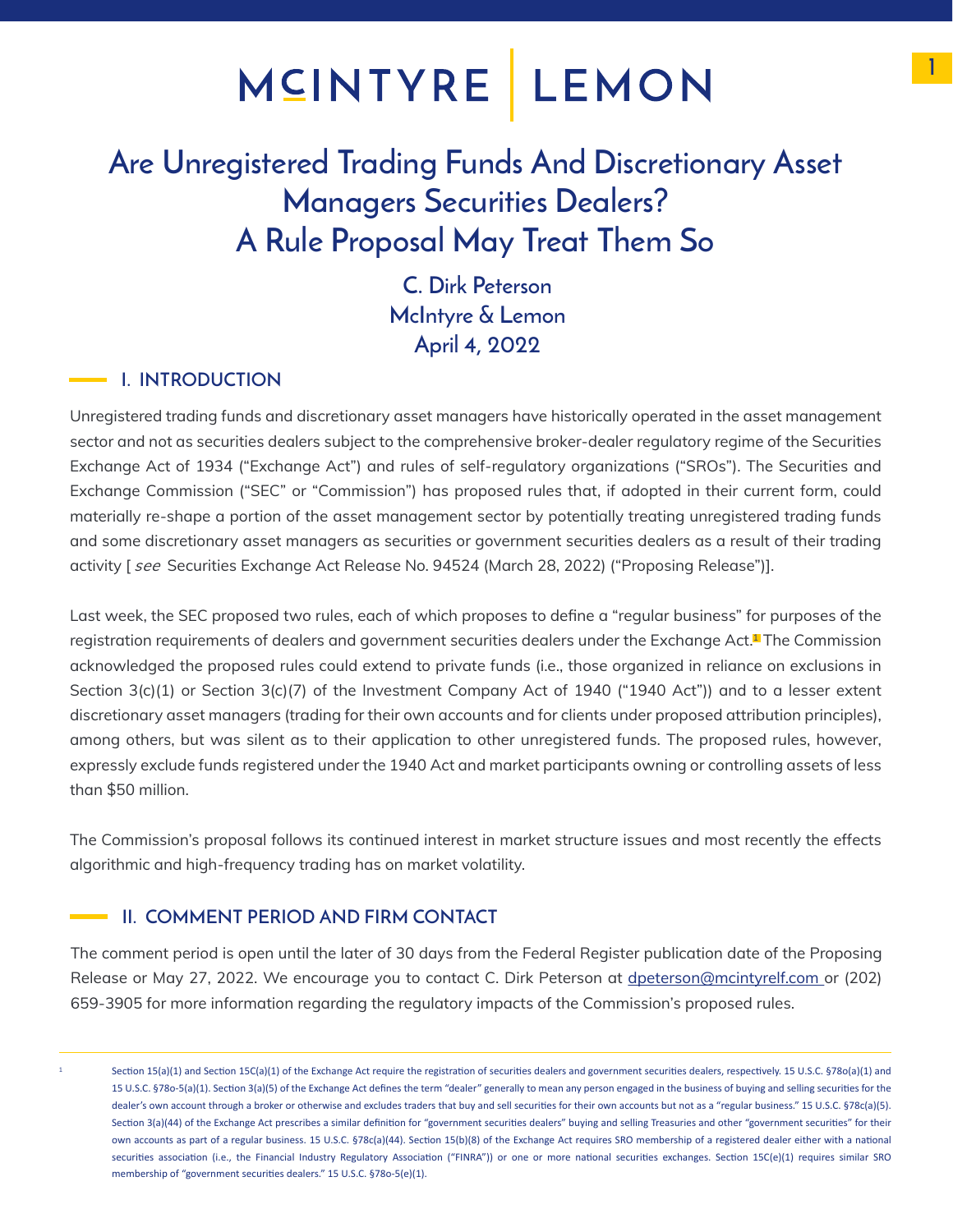#### III. BACKGROUND

Our firsthand experience with dealer status of unregistered funds, particularly unregistered trading funds, such as hedge funds, dates back nearly three decades. In other words, the Commission's interest in the market activities of unregistered trading funds is not novel or the first time the SEC and its staff have addressed the regulatory treatment, including the dealer status, of these types of funds. In 1992, for example, the SEC staff reviewed the activities of hedge funds in response to a request from Congress concerning their regulatory treatment and the potential systemic market risk posed by their size and the scope of their securities trading.<sup>2</sup> The Markey Letter noted that hedge funds do not typically register with the SEC as dealers in reliance on the so-called "trader" exclusion that distinguishes traders from dealers because, although traders buy and sell securities for their own accounts like dealers, they do not do so as a regular business. We have from time to time addressed the trader exclusion in response to securities and bank regulatory queries for certain private and bank-related funds, distinguishing the fund as trader from a securities dealer based on recognized indicia of a dealer business enunciated in a line of SEC and SEC staff positions.

Namely, the trader exclusion has formed a well-established principle separating the asset management sector from the securities and government securities dealer sector. The SEC has previously guided these distinctions, noting that the "in the business" and "regular business" elements of the dealer definition mean that "dealers normally have a regular clientele, hold themselves out to the public as buying or selling securities at a regular place of business, have a regular turnover (or participate in the distribution of new issues), and generally transact a substantial portion of their business with investors (or, in the case of dealers who are market makers, principally trade with other professionals)."<sup>3</sup>

Additionally, the SEC staff has identified the following as potential dealer activity in cases where a market participant: (1) advertises or otherwise holds itself out as willing to buy for or sell securities from its own account on a continuous basis;  $(2)$  purchases or sells securities as principal from or to customers;  $(3)$  carries a dealer inventory in securities; (4) quotes a market in securities; (5) provides investment advice as an incidental service; (6) extends or arranges for the extension of credit in connection with securities transactions; (7) runs a book of repurchase and reverse repurchase agreements; (8) uses an interdealer broker for securities transactions; (9) lends securities to customers;  $(10)$  issues or originates securities;  $(11)$  quarantees contract performance or indemnifies parties for any loss or liability from the failure of a securities transaction to be successfully consummated; and (12) participates in a selling group or acts as an underwriter.<sup>4</sup>

These positions have applied to, and guided, the asset management sector for decades in order to confirm fund trading activities as those belonging to a trader, and not to a dealer. The Commission now seems to believe that

See Letter from Richard C. Breeden, Chairman, Securities and Exchange Commission, to Edward J. Markey, Chairman, Subcommittee on Telecommunications and Finance, Committee on Energy and Commerce, U.S. House of Representatives (June 12, 1992) (the "Markey Letter"). 2

Securities Exchange Act Release No. 46745 (Oct. 30, 2002) (discussing the dealer/trader distinction in connection with bank securities activities). 3

See, e.g., Acqua Wellington North American Equities Fund, Ltd., SEC No-Action Letter (pub. avail. July 11, 2001) (confirming the trader status of fund even though the fund was required to be disclosed as a statutory underwriter). Neither the SEC nor the staff has identified any single factor or combination of factors as definitive of a dealer business, and our experience is that the industry weighs and balances these factors in combination, such that no single factor determines if it is more likely than not that a trader crosses an albeit imprecise line into dealer status. 4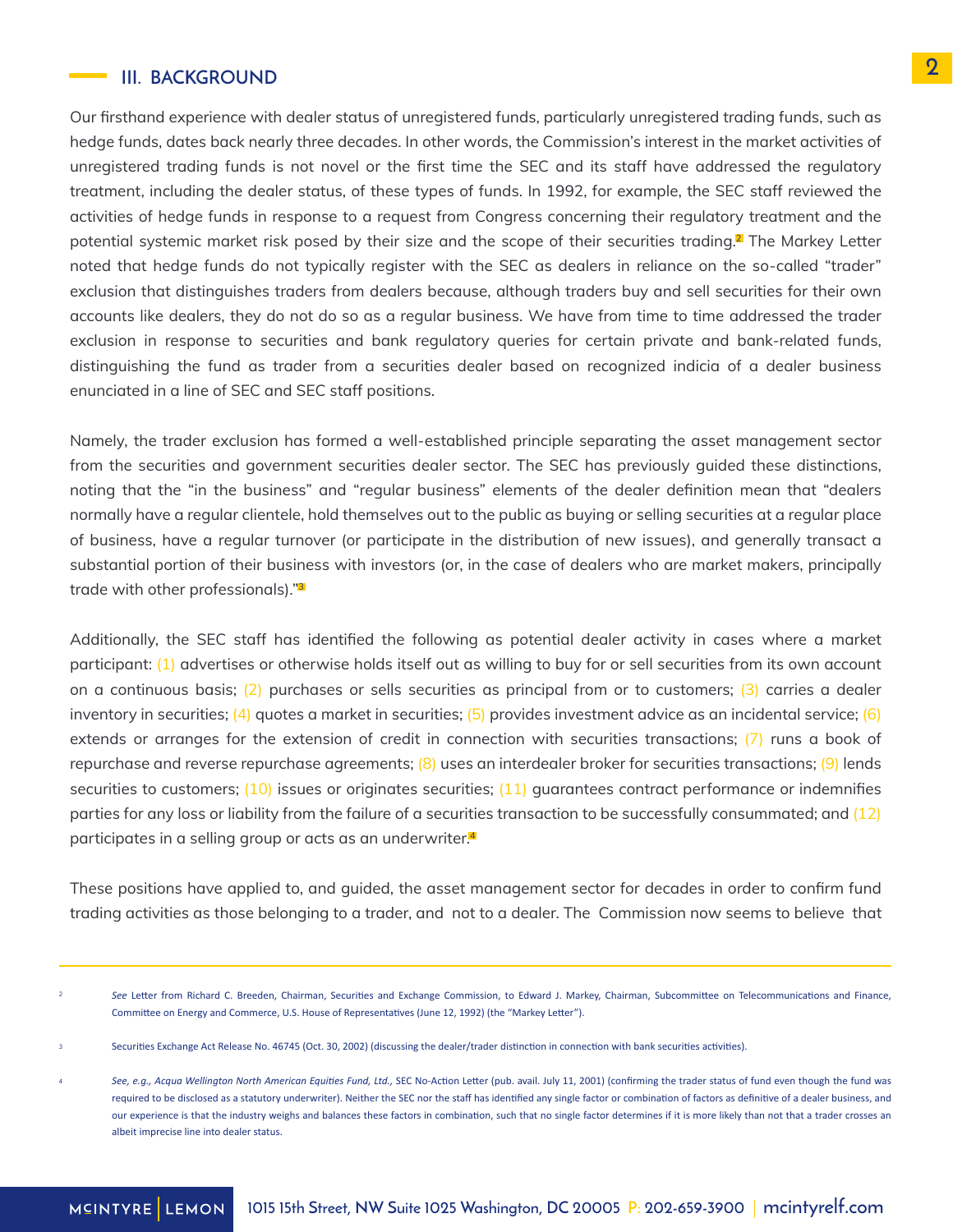advancements in electronic trading and the resulting entry of "liquidity providers" as notable market participants and intermediaries require a revisit and an apparent change of established norms relevant to trader and dealer distinctions. Although the proposals do not repeal or replace any previous no-action letters or interpretative positions, they do seek to codify for the first time a definition of a "regular business" based on three qualitative liquidity standards (and an additional quantitative liquidity standard in the case of a government securities dealer) intending to identify the regularity of a market participant's perceived role as a liquidity provider and hence a dealer.

Moreover, the proposed liquidity standards are not intended as the exclusive means of determining dealer status. According to the SEC, a market participant may nevertheless be a dealer based on other factors not otherwise identified by the proposed liquidity standards.

#### IV. THE PROPOSALS

#### A. Proposed Rule 3a5-4 and Proposed Rule 3a44-2 under the Exchange Act

#### Scope of Proposals and Relevant Exclusions

heretofore were not considered *per se* indicative of a securities or government securities dealer business. The rules' coverage extends beyond unregistered trading funds and discretionary asset managers and appears predominantly intended to cover Treasury and equity trading activities of unregistered proprietary trading firms (so-called "PTFs") and unregistered high-frequency traders – market participants identified (but not defined) by the Commission in the Proposing Release.<sup>5</sup> Because of the application of the proposed liquidity standards and the way "account" is defined under the rules, the SEC specifically noted the rules could capture some "private funds" established in reliance on Section 3(c)(1) or Section 3(c)(7) of the 1940 Act. Their reach, however, is more expansive, with the potential to capture others in the financial industry that implement hedging and arbitrage strategies that Depending on their trading strategies, the proposed rules could capture bank-sponsored common or collective investment trusts that also are not registered under the 1940 Act, not in reliance on the private fund exclusions, but in reliance on Section 3(c)(3) and Section 3(c)(11) of the 1940 Act,  $a$  as well as others not traditionally thought to be dealers.

The stated purpose of the proposals is to foster market stability and investor protection via dealer regulation across all market participants performing similar liquidity functions. Although the Commission seeks to functionally regulate active liquidity providers, not heretofore registered as dealers, the rules exclude registered funds, even though they may have similar liquidity status as private funds, because (according to the Proposing Release)

The Proposing Release focused primarily on the U.S. Treasury market and the predominance of electronic trading among intermediaries, especially unregistered PTFs, that are reported to have comprised from time to time about half of the daily trading volume in the interdealer market for U.S. Treasury securities. Proposing Release at pp. 4-8 and pp. 23-26. 5

The SEC should consider clarifying if bank-related funds are or are not intended to be covered under the proposed rules. Although banks, when acting as a fiduciary or trustee on behalf of an account, are not dealers when buying and selling securities for the account, the proposed rules are not clear if the fiduciary/trustee account itself is intended to be captured. That is, bank-related funds, such as common or collective investment trusts, are not registered under the 1940 Act in reliance on Section 3(c)(3) or Section 3(c)(11) of the 1940 Act to the extent the common or collective investment trusts are, among other things, maintained by a "bank." *See* 15 U.S.C. §80a-3(c)(3) and §80a-3(c)(11) (exceptions from 1940 Act regulation for common and collective investment trusts maintained by a bank). Banks are not dealers if the bank buys or sells securities on behalf of an account in the bank's capacity as trustee or fiduciary. 15 U.S.C. §78c(a)(5)(C)(ii)(II) (bank-dealer exception for accounts over which a bank acts as trustee or fiduciary). The meaning of "account" under the proposed rules, as discussed more below, could capture bank-sponsored and unregistered funds as "accounts" that would not independently qualify for the bank-dealer exclusions Section 3(a)(5)(C) of the Exchange Act. 6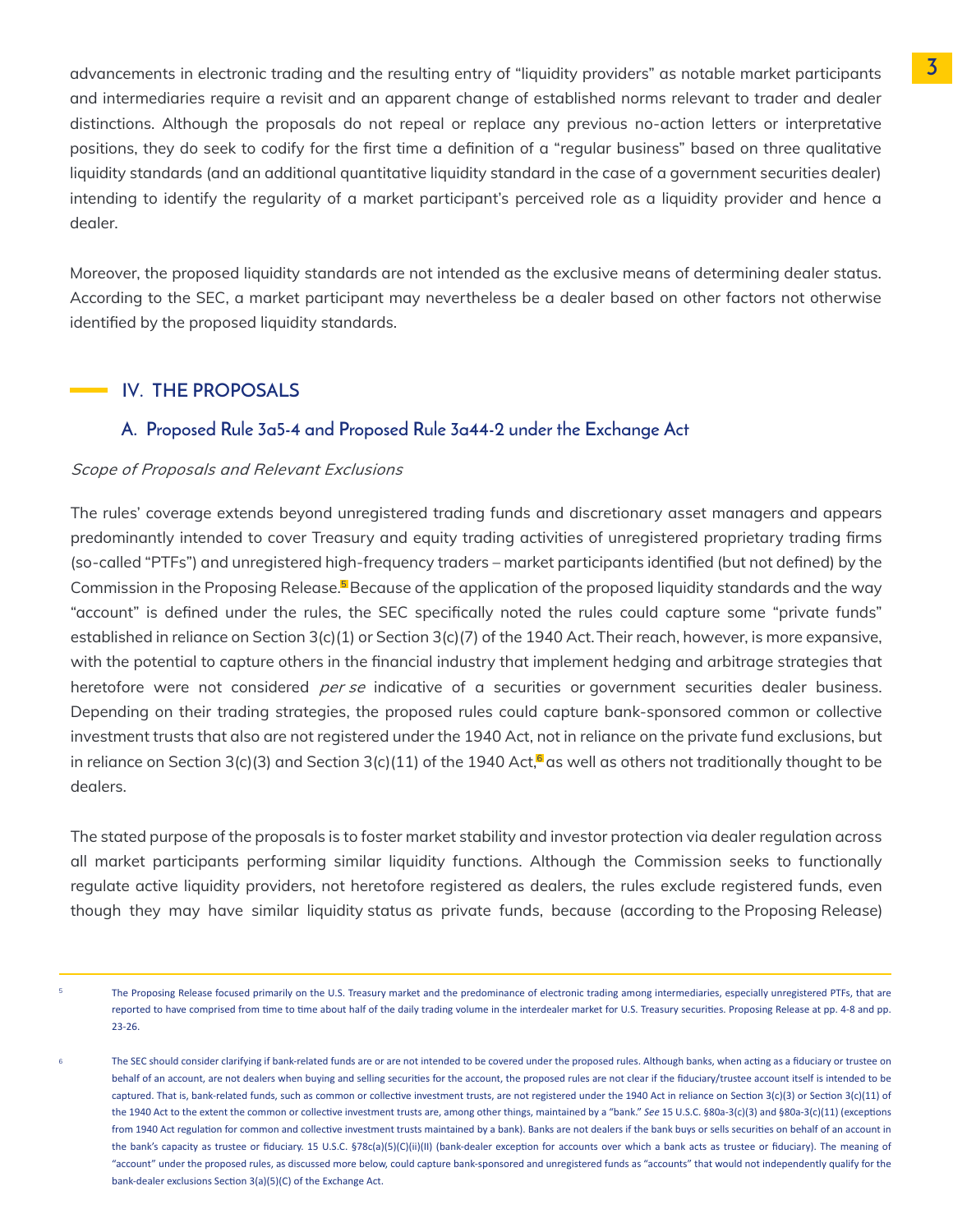registered funds are subject to regulation by the 1940 Act and private funds are not.This rationalization, of course, not only ignores the express intent to deregulate the activities of private trading funds,<sup>7</sup> but also ignores the market transparency obligations to which private trading funds and/or their asset managers currently are subject. That is, private trading funds, to the extent their size and scope make them liquidity providers, are subject to periodic large trader reporting on Form 13H,<sup>8</sup> a reporting regime identified in the Markey Letter as having the potential to enhance the market transparency of hedge funds. They are also subject to periodic Form 13F filings<sup>9</sup> and their asset managers are required to file Form PF,<sup>10</sup> as well as to make and annually update disclosures of their business, maintain books and records (including the preservation of trading records), and submit to periodic examination by the Commission's examination staff. Thus, it is not quite accurate to suggest that the unregistered fund sector exists in a regulatory desert unknown to the Commission, thus justifying their inclusion in the proposed rules, while the registered fund sector is excluded. Moreover, the SEC does not adequately explain why an alternative regulatory structure justifies excluding the registered fund sector, but the same principle does not apply to discretionary asset managers regulated by the Investment Advisers Act of 1940 ("Advisers Act").

At the very least, we believe the SEC should strongly consider excluding the asset management sector in its entirety – all funds registered under the 1940 Act and funds not required to be so registered, as well as all federally registered investment advisers – because the regular business of this industry sector has historically operated under established conventions as traders and has not been regulated as dealers. Arguably, the SEC offered little persuasive evidence of the need to regulate unregistered trading funds as dealers in the face of a clear intent to deregulate their operations. Nor did the SEC provide evidence that discretionary asset managers already subject to SEC regulation and oversight under the Advisers Act are in need of a fundamental change of their operations under a super-regulatory dealer regime. As far as we can surmise, PTFs and high frequency traders (the apparent focus of the proposal) historically have not been afforded an express intent to deregulate their activities nor have they apparently been subject to an alternative regulatory regime under the federal securities laws. These factors alone suggest a flawed comparison of apples to oranges drawn by the Commission by functionally regulating unregistered trading funds and discretionary asset managers, with PTFs and high frequency traders, as if they were dealers.

#### Standards of Liquidity

The SEC focuses on liquidity as a primary hallmark of a regular dealer business. Thus, the proposed rules seek to identify a regular dealer business on the basis of three qualitative liquidity standards and, in the case of government securities dealers, an additional quantitative liquidity standard, each as a touchstone for market

- The legislative history of the private fund exclusions from the 1940 Act reveals Congress knew that private funds had potential to hold substantial assets, but the public interest was insufficient to warrant subjecting them to the substantive governance and other operational regulations of the 1940 Act. *See, e.g.*, Investment Trusts and Investment Companies: Hearings on S. 3580 Before the Subcomm. on Securities and Exchange of the Senate Comm. on Banking and Currency, 76th Cong., 3rd Sess., 179 (1940) (statements of Senator Wagner and David Schneker, Chief Counsel, Investment Trust Study, Securities and Exchange Commission). Fifty-six years later, rather than restrict or repeal the deregulatory effects of private funds, Congress amended the 1940 Act to add Section 3(c)(7) of the 1940 Act to expand available exclusions for private funds comprised of qualified purchasers. See National Securities Markets Improvement Act of 1996, Pub-L 104-290 (1996). 7
- For more than a decade, the SEC has collected market information of "large traders" in periodic filings of transactions in "NMS-securities" on Form 13H. See 17 C.F.R. §240.13h-1 (the large trader reporting rule). 8
- Form 13F filings, a more than 40-year-old periodic reporting regime, requires "institutional investment managers" to report on holdings in equity securities. The filing obligation is broadly applied and not limited to registered investment adviser, and includes other market participants, such as unregistered funds. See 17 C.F.R. §240.13f-1. 9
- Form PF requires the reporting by asset managers to a wide range of private funds of financial and trading information for purposes of monitoring systemic market risk. See 17 C.F.R. §275.204(b)-1 (rule requiring reporting on Form PF). 10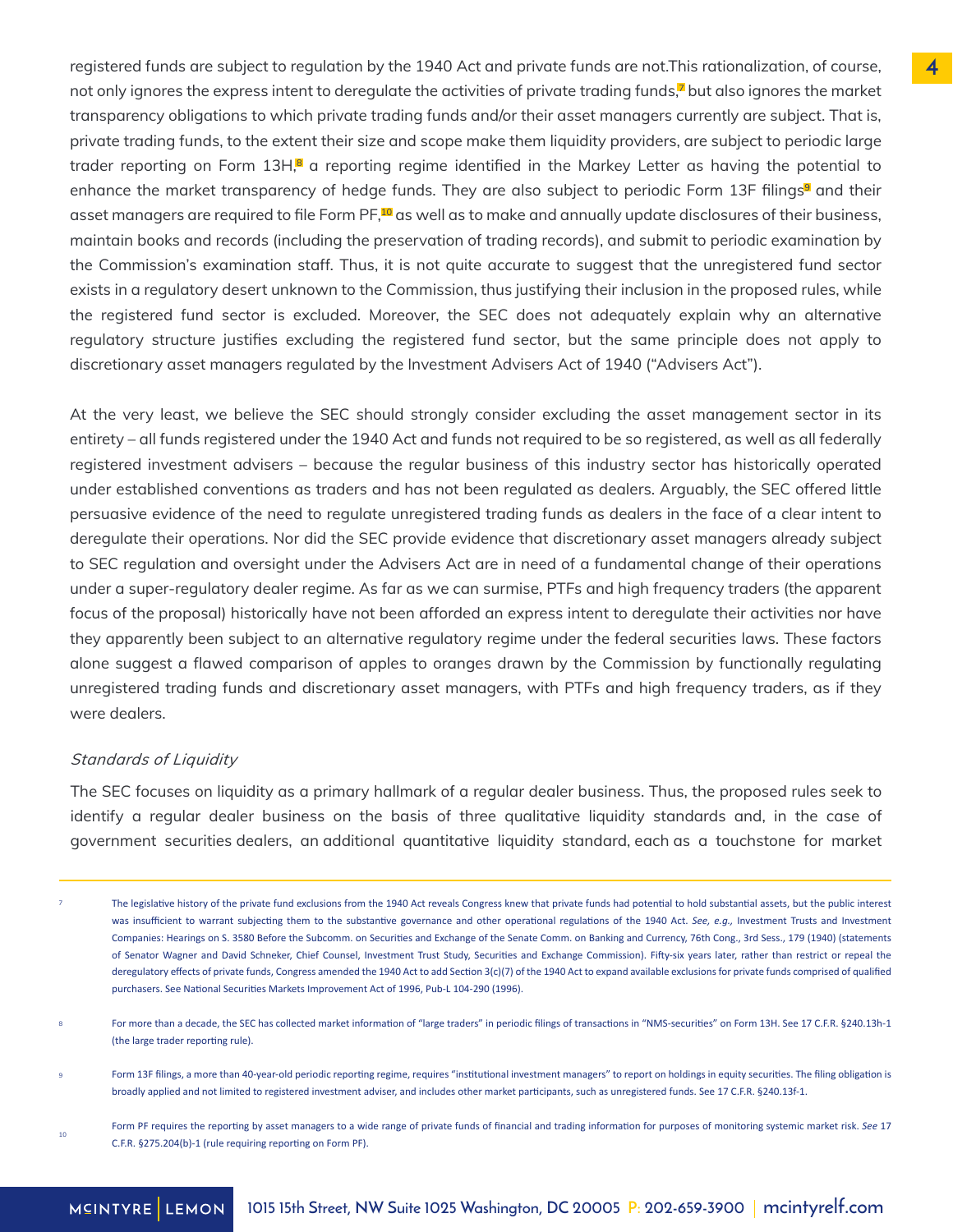liquidity and hence indicative of a regular dealer business. According to the proposals, a regular business of a securities or a government securities dealer constitutes a "routine pattern" of buying and selling securities/government securities such that trading has the effect of providing liquidity to other market participants as a result of one or more of the following qualitative standards:

- $\mathcal{L}_{\mathcal{A}}$ "routinely making roughly comparable purchase and sales of the same securities/government securities in a day;" or
- "routinely expressing trading interests that are at or near the best available prices on both sides of the  $\overline{\phantom{a}}$ market and that are communicated and represented in a way that makes them accessible to other market participants;" or
- $\blacksquare$ "earning revenue primarily by capturing the bid-ask spreads, by buying at the bid and selling at the offer, or from capturing any incentives offered by trading venues to liquidity-supplying trading interests" (collectively, the "Qualitative Standards").

An additional quantitative standard is added to identify a regular business of a government securities dealer if trading in each of four out of the last six months constituted more than \$25 billion of the trading volume of government securities ("Quantitative Standard").

#### Imprecision of Liquidity Standards

First, one can possibly be forgiven for asking: "Does any of this even make sense, and assuming it might, how can these amorphous standards possibly be identified, enforced, and monitored?" The Qualitative Standards are vague and practicably unworkable. The use of the term "routine" is remarkably imprecise, even in the face of SEC guidance saying it means, in the case of hedging, activity somewhere between occasional and continuous, or, in the case of trading interest displays, activity occurring multiple times a day or more than half a month over time. That lack of clarity, on one hand, does not lend itself to sound compliance planning and, as applied to the unregistered fund sector, does not justify a potentially radical overhaul of an established way of trading and doing business. The lack of clarity, on the other hand, could lead to inadvertent violations of registration requirements and potential voidability of contracts, enforcement exposure, and resulting monetary and reputational risk.

Second, aspects of the Qualitative Standards seem to be historical hallmarks of portfolio trading that heretofore have not been viewed by themselves as dealer activity. That is, investment strategies have historically included hedging and arbitrage strategies that implement offsetting long/short positions in the same or similar securities and that derive value and positive account performance by taking advantage of pricing differentials in bid-ask spreads. Does the implementation of these strategies now mean an accepted fund portfolio trading strategy "routinely makes roughly comparable purchase and sales of the same securities in a day" as a dealer? Or by taking long/short positions or seeking arbitrage opportunities, are fund portfolio trading strategies "routinely expressing trading interests that are at or near the best available prices on both sides of the market and that are communicated and represented in a way that makes them accessible to other market participants" as dealer or otherwise does the value recognized by these strategies mean that positive account performance is tantamount to economic rewards for acting as a dealer?

Presumably, the Qualitative Standards are not intended for many types of unregistered funds, such as private equity funds, real-estate equity funds, real estate investment trusts, and venture capital funds; nor are they likely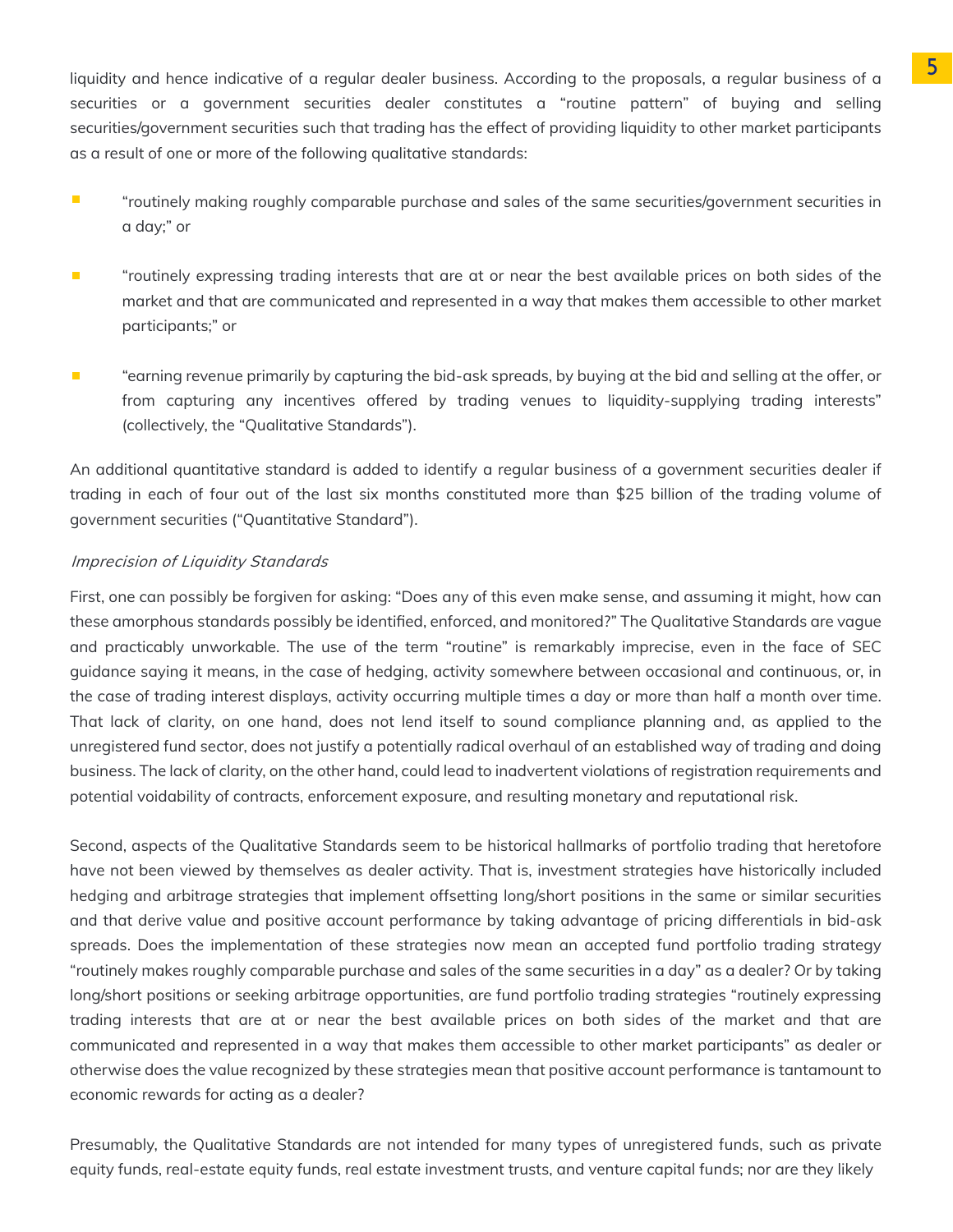intended to apply to other kinds of accounts, such as insurance company general accounts or retirement benefit plans, all of which trade in securities for their own accounts. However, given the lack of express exclusions for their trading activities, these market participants will first need better reliability on the application of Qualitative Standards and nonetheless will need to establish compliance and monitoring protocols to ensure their trading activities are not captured by the proposed liquidity standards.

Additionally, better clarity is needed to address if the Quantitative Standard could have the unwitting effect of extending to the trading of market participants not otherwise contemplated by the SEC to be regulated as dealers.

#### Accounts and "Controlled" Accounts under the Proposed Rules

The proposed rules establish a complex meaning of "account" for purposes of applying the liquidity standards to determine a regular dealer business. So, an account in the name of the market participant itself would be an "account" for purposes of the rules. If that account is in the name of a registered fund or a market participant with less than \$50 million in assets, that account is excluded entirely from the proposed rules. That seems clear enough.

Less clear are cases where an account is "held by" or for the "benefit of" a market participant that is not a registered fund or that has \$50 million or more in assets or the account should be aggregated across an enterprise. These are the cases of "controlled" accounts where the proposal becomes unduly complicated and much less clear of the intended reach on an enterprise-wide basis. The proposal easily enough excludes accounts whose beneficial owner is a registered broker, a registered dealer, a registered government securities dealer, and a registered fund held by a market participant.

The same clarity, however, does not apply outside of that class of regulated beneficial owners to other market participants, even regulated financial institutions such as banks and insurance companies that buy and sell securities for their own account (e.g., an insurance company general account) or for other accounts (e.g., bank-related unregistered funds) across an integrated financial enterprise, such that they might fall within one or more of the Qualitative Standards or within the Quantitative Standard.

A "controlled" account is intended to carry the meaning of control prescribed by the large trader reporting rule in Rule 13h-1 under the Exchange Act. That is, control means the power to direct or cause the direction of management or policies of another by ownership, contract or otherwise. It is also measured by voting rights, rights to sell, and rights based on contributions to or amounts received on dissolution of 25% or more of equity of another person. The Proposing Release, but not the rule language itself, clarifies that the exercise of discretionary management alone is not intended to be control for these purposes unless, in the case of a registered investment adviser, the adviser has voting authority over the "voting securities of the client," trading authority to sell or direct the sale of "voting securities of a client," or rights based on capital contributions to or rights to amounts upon dissolution of the client.

The Proposing Release notes that voting and trading authority for these purposes applies to the voting securities "issued by" the client. That clarification means that voting and discretion to liquidate the portfolio securities owned by the client by themselves should not cause an advisory account to be a "controlled" account. The SEC should consider making that distinction clear in the four corners of the proposed rules, as well as stating that discretionary management alone is not *per se* control.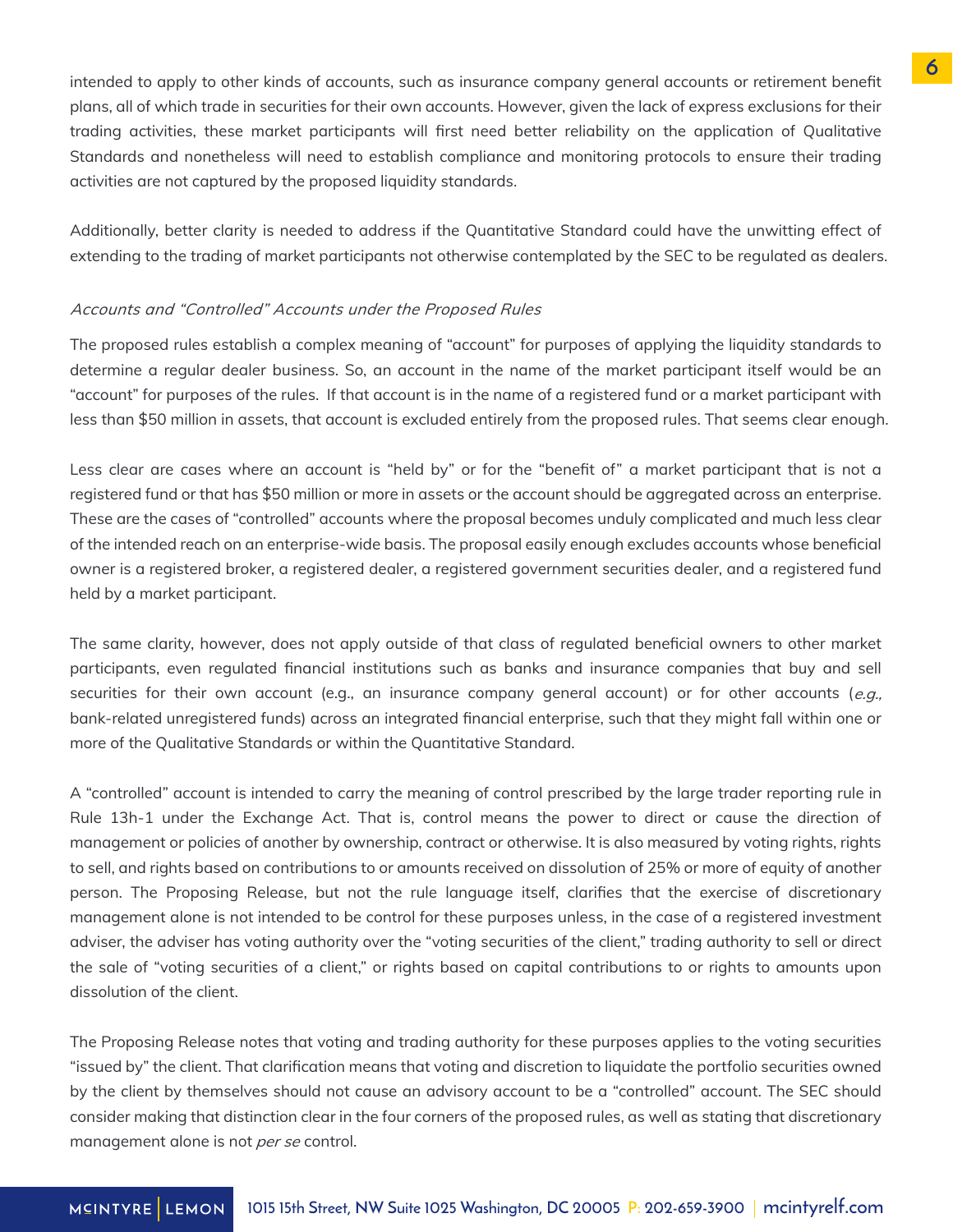Unregistered fund complexes that manage parallel unregistered funds and that deploy operational management via general partner or a member manager, as is typical, can create controlled accounts subject to the attribution and aggregation principles intended by the rules, even though an affiliated asset manager typically exercises discretionary asset management over the portfolio trading of the accounts. The proposals are not clear, however, how accounts in this context may be included, aggregated, and attributed across a fund complex. The SEC should consider other exclusions under the meaning of "account" and clarity in much greater detail the potential reach of the definition of account, particularly as the attribution and aggregation principles apply to an integrated financial services firm.

#### B. Effect of Proposed Rule 3a5-4 and Proposed Rule 3a44-2

#### Regulation of Unregistered Funds as Securities or Government Securities Dealers

Fund portfolio trading should not be a dealer business. Stated most directly, the regular and only business of a fund (registered or unregistered) is to "invest, reinvest, own, hold, and *trade in securities for its own account*." $^{\text{u}}\text{I}$ The SEC has not persuasively made the case why the Exchange Act should preempt the 1940 Act in its application to unregistered trading funds, especially since regulating part of the fund sector as dealers does not seem to remedy the Commission's stated need for "a more comprehensive view of the markets through regulatory oversight . . . [that] would enhance market stability and investor protection" [Proposing Release at 4].

The cause of materially reconfiguring a sector of the fund industry as dealers does not lead to the effect of enhancing market stability and investor protection. The two are not connected primarily because the Commission's expressed regulatory concerns relate to market structure and volatility and not dealer status *per se*, or, if they are connected, the Commission has not otherwise convincingly made the case that subjecting an expansive class of market participants for regulation leads to less volatile markets. And, in any event, the SEC already has oversight tools to view fund trading activity via access to the books and records of fund asset managers, SEC and SRO trade reporting through a fund's broker-dealer intermediaries, and extensive transaction and holdings reporting on Form 13H, Form 13F, and Form PF, an often overlapping system of reporting that apparently is no longer a sufficient window into the identity, size, holdings, counterparties, and systemic risk of unregistered funds and their asset managers. If the concern is enhanced market transparency, the SEC should first consider why these touted reporting regimes are failing to accomplish their stated purpose rather than subjecting the asset management sector to dealer regulation.

Making a convincing cause and effect connection is essential to effective rulemaking because the proposed rules present a radically different compliance system for the asset management sector generally and an existential threat to unregistered trading funds, particularly leveraged trading funds, among other things. Registered securities and government securities dealers are subject to extensive and substantive regulation at the federal, SRO, and state level, including the intra-day maintenance of minimum net-capital.<sup>12</sup> Most significant for many unregistered trading funds are restrictions on leverage under the Commission's net-capital rule that would apply to all that are registered dealers.<sup>13</sup> Leverage limits could cause a leveraged fund to be out of compliance with its

<sup>12</sup> See 17 C.F.R. §240.15c3-1 for securities dealers. Government securities dealers are subject to capital requirements prescribed by Treasury. See 17 C.F.R. §402.2.

<sup>11 15</sup> U.S.C. §80a-3(a)(1)(A) (emphasis added)(setting forth one part of a three-part definition of an investment company for purposes of the 1940 Act).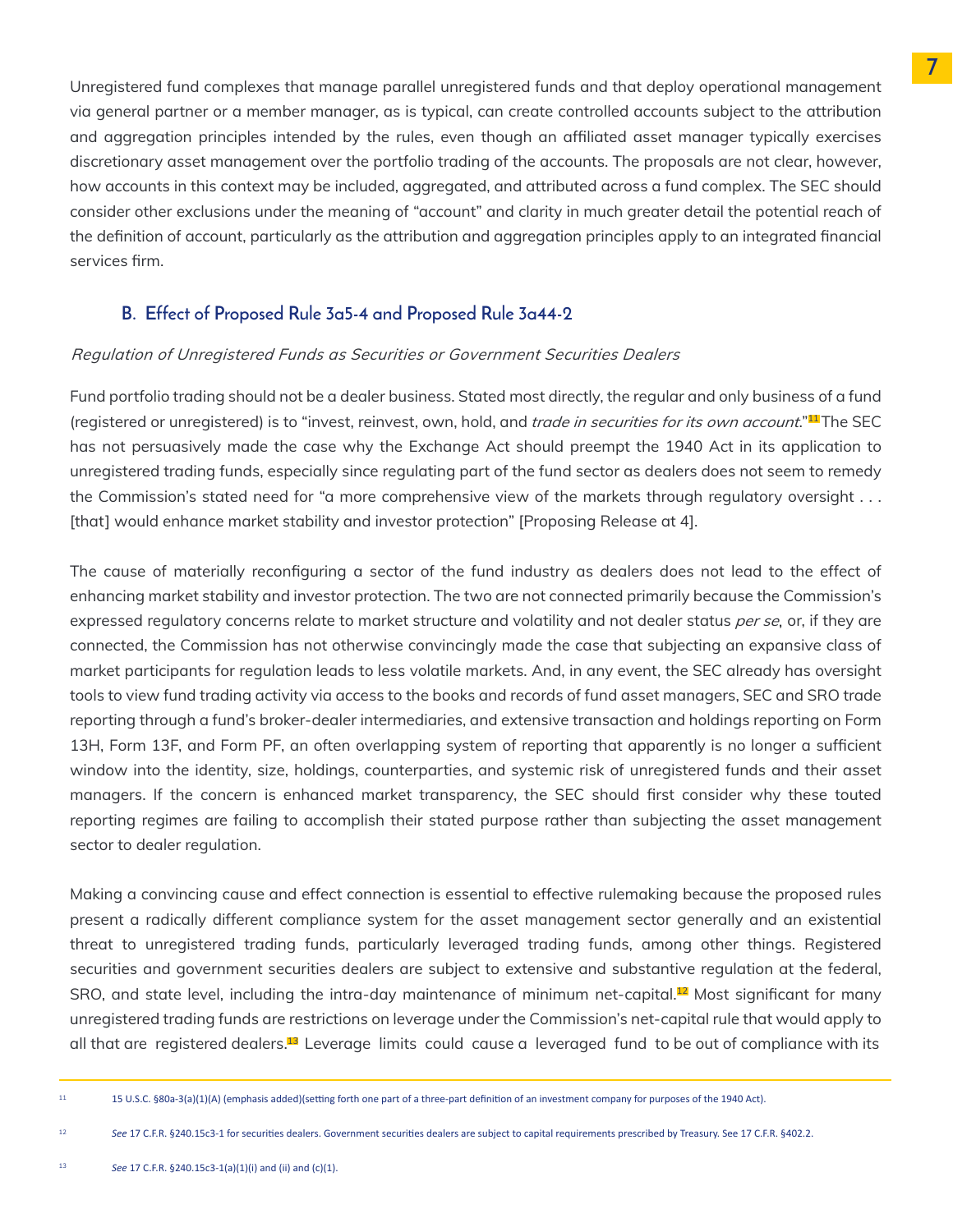financial responsibilities and require it to cease conducting business until its investment strategies and way of doing business are significantly modified, if even possible, all of which would likely be in material contravention of the disclosures previously made to fund investors. Moreover, the leverage restrictions of the 1940 Act were a primary reason why private trading funds are afforded an express exclusion. Now the SEC is going to assert leverage limits through the back door by treating private trading funds as dealers? This result seems to be contrary to the clear intent of Congress and the statutory regime specifically applicable to unregistered funds.

Additionally, the net-capital rule was never intended to apply to portfolio management, and its requirements are contrary to effective management of assets. For example, a fund regulated as a dealer would mean that its portfolio would be subject to securities haircuts and restrictions on concentration.14 The portfolio to the extent treated as excess net capital would be subject to restrictions and prohibitions on withdrawals of capital,<sup>15</sup> thus possibly preventing liquidations to meet periodic redemptions to investors, all of which would be outside of investor expectations based on fund disclosure documents. Of course, many other substantive regulatory obligations would apply, such as imposing FINRA licensure on officers, financial officers, and others performing day-to-day management of an unregistered fund's affairs, each or all of which could substantially modify the fund's management structure.

These are just a few of the substantive regulatory obligations that would require vetting, all of which was left mostly unaddressed by the Proposing Release.

#### Regulation of Discretionary Asset Managers as Securities or Government Securities Dealers

Similarly, the proposed rules raise significant compliance issues for asset managers should they become securities or government securities dealers. Asset managers registered under the Advisers Act are in the business of "advising others, either directly or through publications or writings, as to the value of securities or as to the advisability of investing in, purchasing, or selling securities, or who, for compensation and as part of a regular business, issues or promulgates analyses or reports concerning securities."<sup>16</sup>

Notably, discretionary asset managers would, not only be subject to intra-day maintenance of capital, as noted above, but also customer protection obligations, thus requiring the segregation of customer assets into a special reserve account for purposes of the Commission's customer protection rule.<sup>17</sup> The withdrawal of assets in a special reserve account are restricted in ways not contemplated by the Advisers Act,<sup>18</sup> and would significantly impede an adviser's fiduciary duty to manage client assets in the client's best interest. Registered advisers are already subject to a substantive custody rule prescribed by the Advisers Act.<sup>19</sup> Which custody rule would then apply to the asset

- *See* 17 C.F.R. §240.15c3-1(e)(1). 15
- 15 U.S.C. §80b-2(a)(11). 16
- 17 C.F.R. §240.15c3-3. 17
- 17 C.F.R. §240.15c3-3(e) and (g). 18
- 17 C.F.R. §275.206(4)-2. 19

*See* 17 C.F.R. §240.15c3-1(c)(2). 14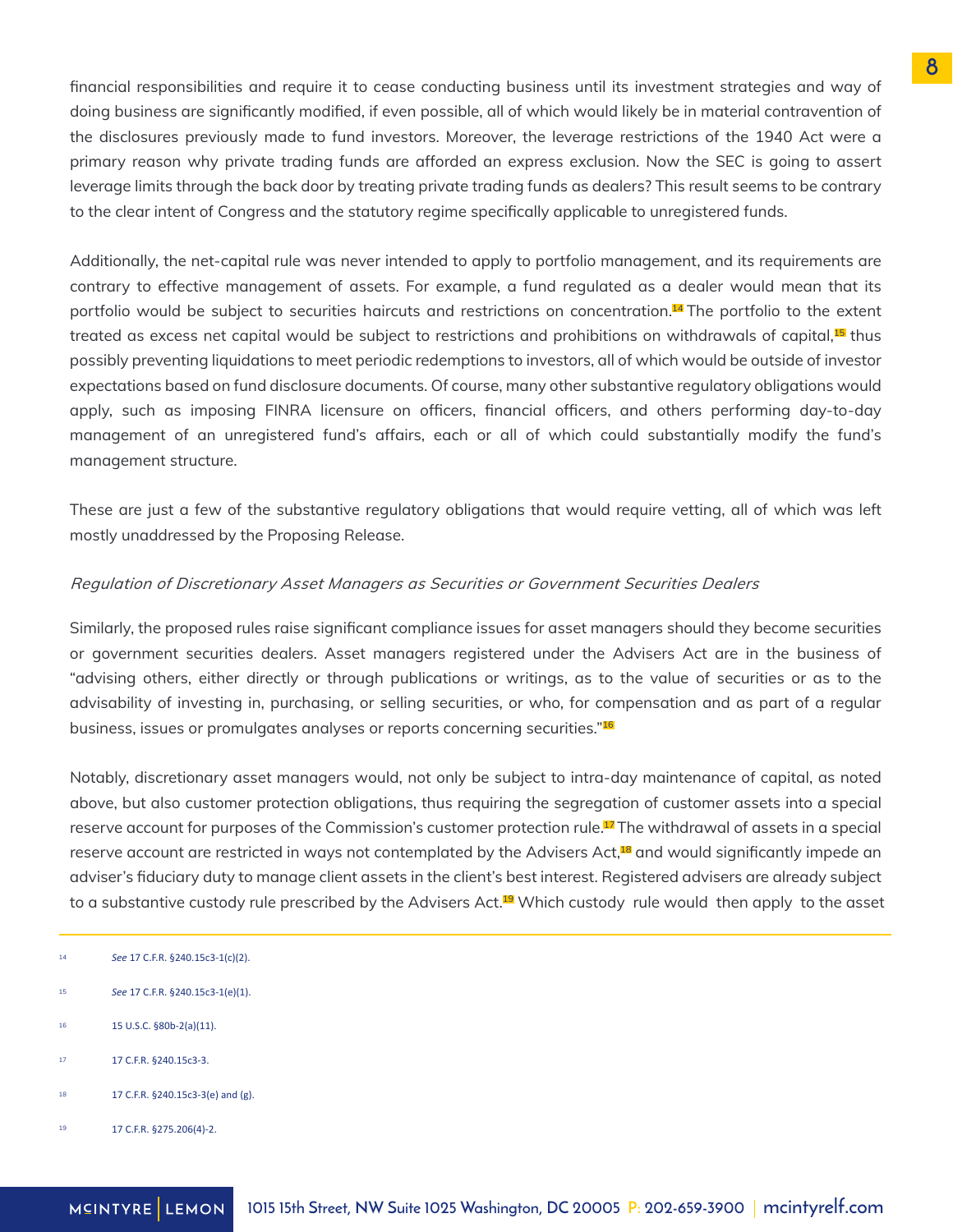manager for the same management and market activities of the same client accounts, the Exchange Act's customer protection rule or the Advisers Act's custody rule? The SEC left unaddressed the alignment of competing regulatory regimes for the same market participant performing the same market activities for the same client.

At the very least, the Commission's rulemaking should consider and address the substantive effects of the dealer regime on the asset management sector before imposing rules having the effect of substantially restructuring the industry.

#### V. CONCLUSIONS

The proposed dealer rules clearly raise credible questions and issues for the asset management sector specifically and the financial services industry generally. They also raise questions why the periodic reporting regimes authorized by Section 13(f) and Section 13(h) of the Exchange Act, and rules adopted pursuant to this authorization, no longer seem viable tools for regulating effects on the nation's securities markets by market participants that were never intended to operate or be regulated as securities or government securities dealers. We believe the Commission will need to carefully weigh these questions and issues prior to adopting new rules to avoid adverse effects on capital-raising efforts and on market participants not heretofore regulated as dealers.